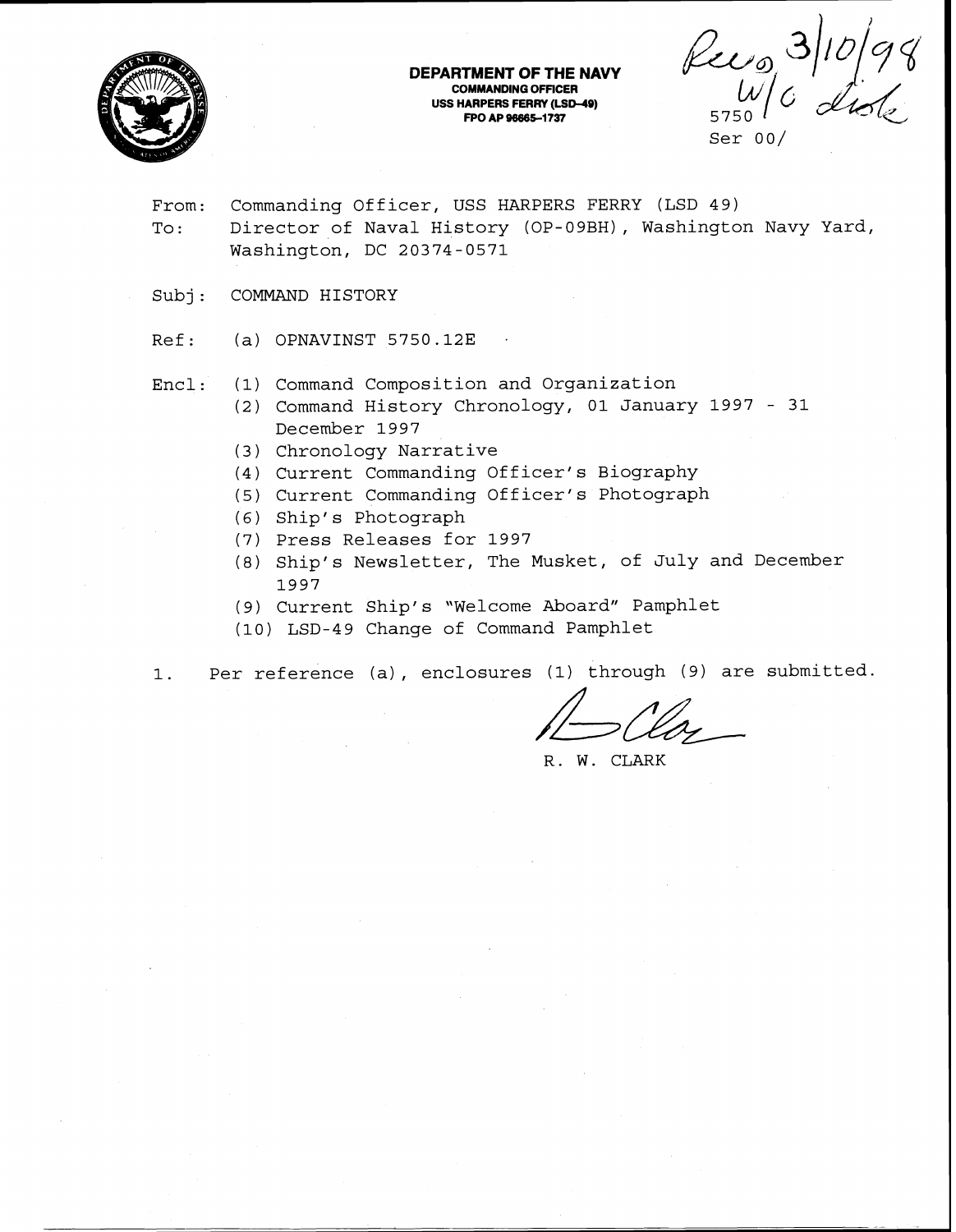# **USS** HARPERS FERRY (LSD 49) COMlMAND HISTORY - 1997

 $\mathcal{L}^{\text{max}}_{\text{max}}$ 

 $\mathcal{L}(\mathcal{A})$  and  $\mathcal{L}(\mathcal{A})$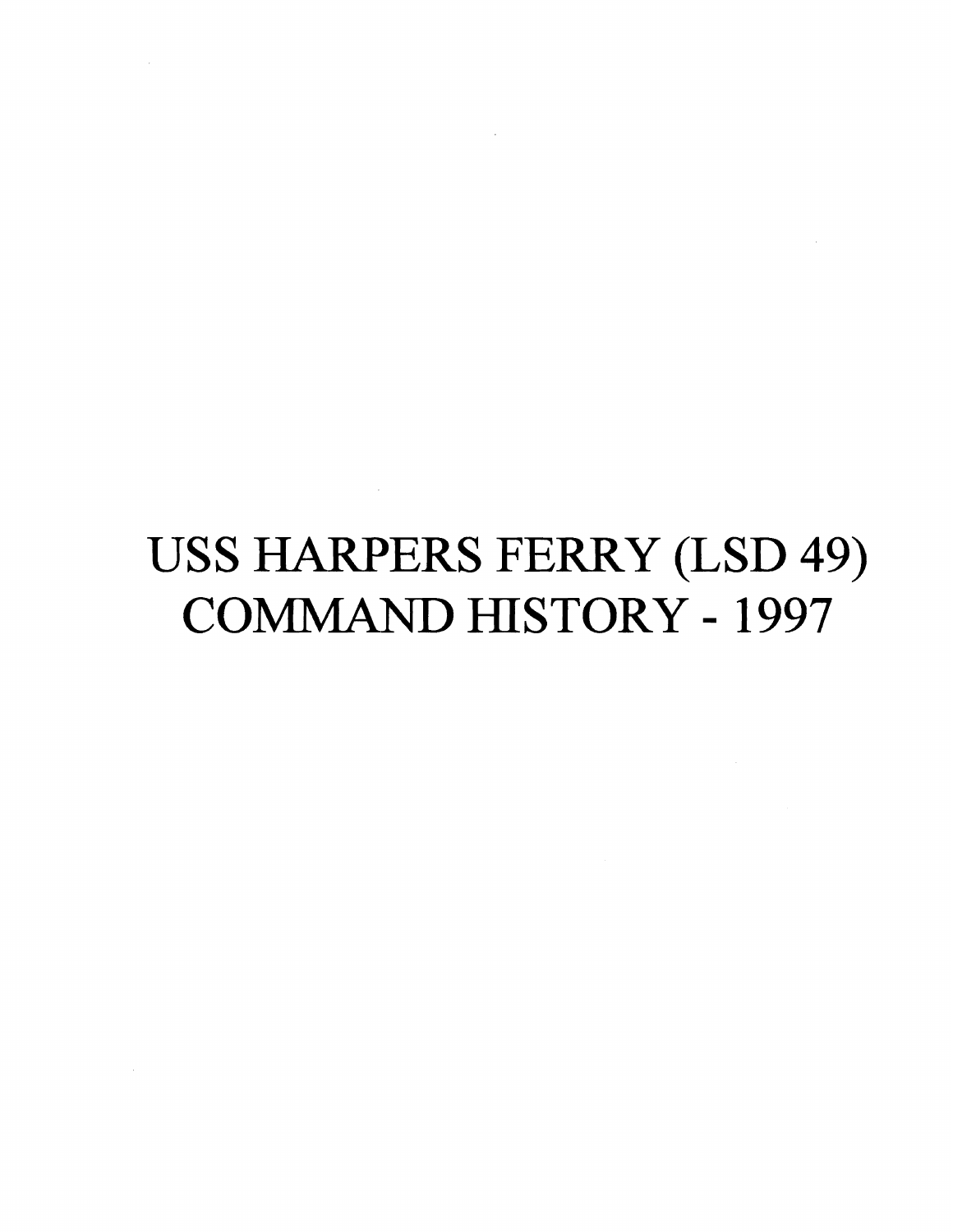## **CONTENTS**

| <b>COMMAND COMPOSITION AND ORGANIZATION</b>   |   |
|-----------------------------------------------|---|
| <b>CHRONOLOGY</b>                             |   |
| <b>NARRATIVE</b>                              |   |
| <b>CURRENT COMMANDING OFFICER'S BIOGRAPHY</b> | 8 |

 $\sim$  .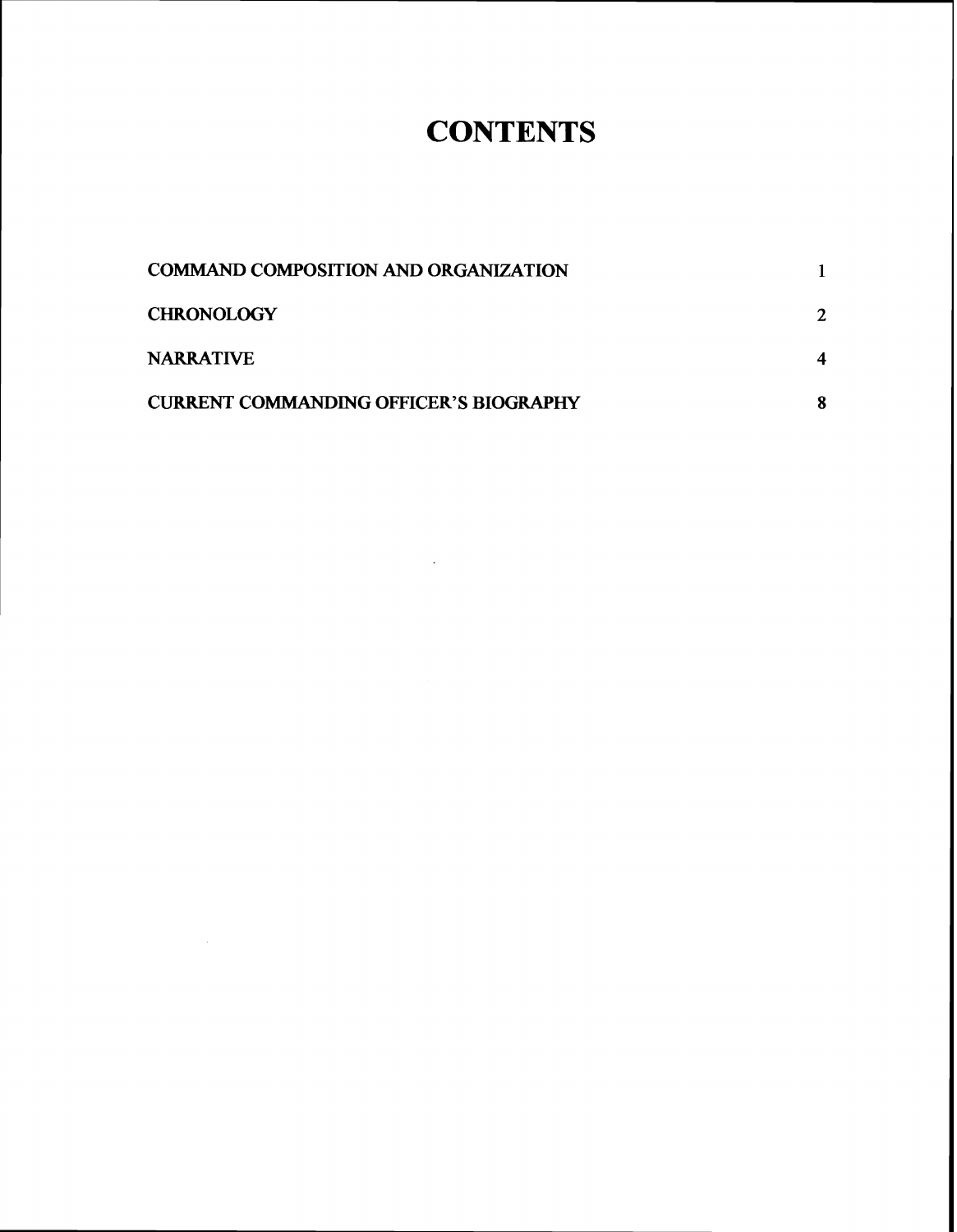## I. COMMAND COMPOSITION AND ORGANIZATION

**Mission:** The ship's mission is to project power ashore by transporting and launching amphibious craft and vehicles loaded with embarked Marines and their equipment in an amphibious assault. HARPERS FERRY can also render limited docking and repair service to small ships and crafi, as well as act as the primary control ship in an amphibious operation. HARPERS FERRY is composed of a seamless organization of Sailors and Marines striving for excellence in all warfare areas. Dedicated to pursuing innovations, Team HARPERS FERRY views itself as an evolutionary step towards the Navy's development of a 'littoral supremacy ship'' that combines the capabilities of cruiser/destroyer type ships with an amphibious well deck. HARPERS FERRY has been guided by four command principles: (1) honesty and integrity in every action, (2) take care of our people, (3) know your job and equipment and (4) strive for improvement.

## Organizational Structure- USS HARPERS FERRY is attached to COMMANDER, AMPHIBIOUS GROUP THREE.

Name of Commander- CDR Randy W. Clark, USN

Permanent **Duty** Station- Naval Station San Diego, CA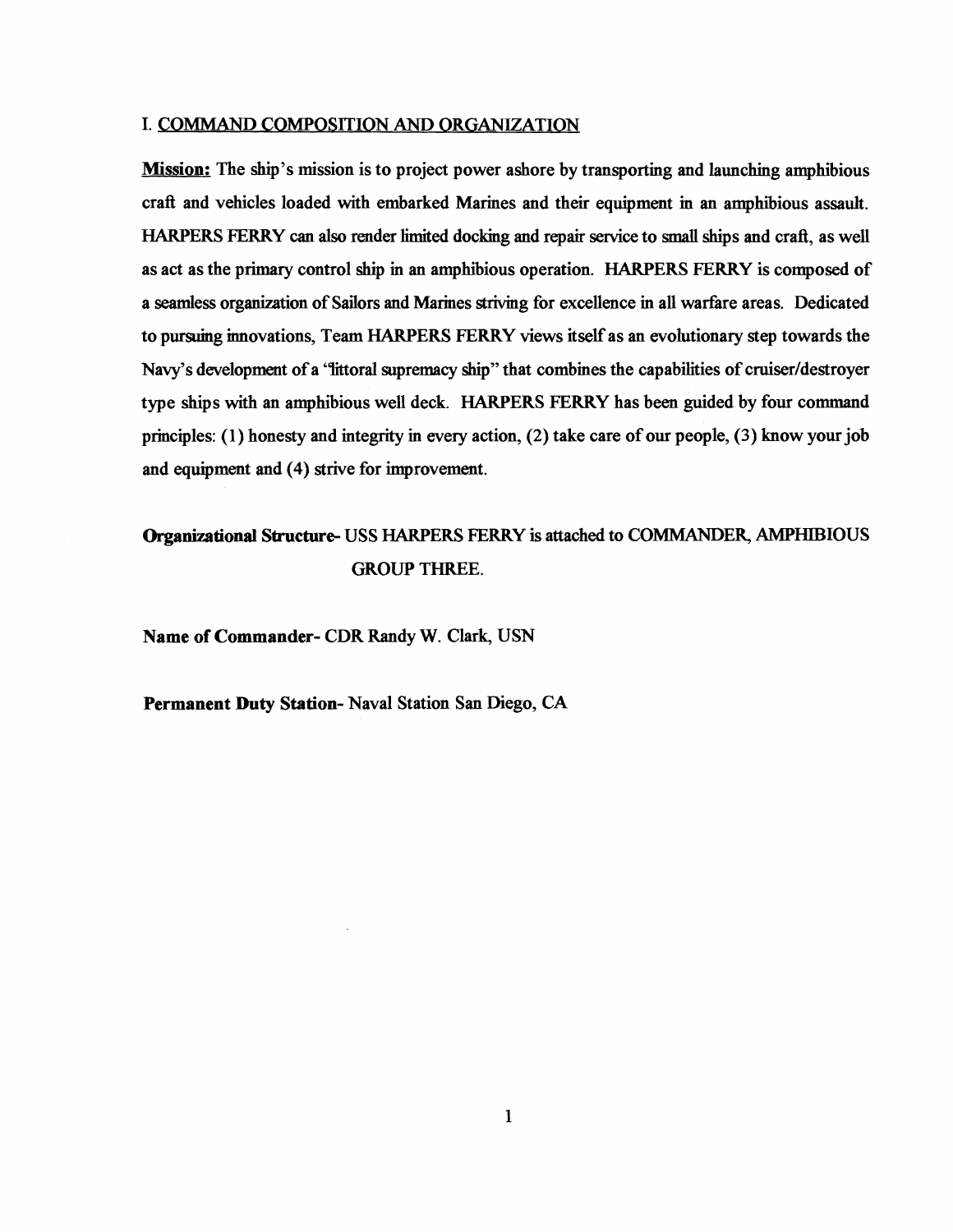## II. CHRONOLOGY

## 01 JANUARY 1997-31 DECEMBER 1997

- 01 JAN 97 06 JAN 97 INPORT KUWAIT
- 06 JAN 97 15 JAN 97 MARITIME INTERCEPT OPERATIONS (Northern Arabian Gulf)
- 16 JAN 97 25 JAN 97 INPORT KUWAIT
- 27 JAN 97 01 FEB 97 INPORT BAHRAIN
- 03 FEB 97 TRANSIT STRAIT OF HORMUZ
- 07 **FEB** 97 CHOP SEVENTH FLEET
- 15 **FEB** 97 16 FEB 97 MID-CYCLE ASSESSMENT
- 17 **FEB** 97 23 FEB 97 INPORT **FREMANTLE,** AUSTRALIA
- 04 MAR 97 08 MAR 97 INPORT BRISBANE, AUSTRALIA
- 10 MAR 97 21 MAR 97 TANDEM THRUST EXERCISE
- 22 MAR 97 ENRT PEARL HARBOR
- 25 MAR 97 CHOP THIRD FLEET
- 02 APR 97 INPORT PEARL HARBOR/TIGER CRUISE
- 09 APR 97 **MARWE** OFFLOAD CAMP PENDLETON
- 10 APR 97 ARRIVE NAVSTA SAN DIEGO
- 10 APR 97 05 MAY 97 POM PERIOD
- 19 MAY 97 23 MAY 97 FCA INSPECTION
- 27 MAY 97 12 SEP 97 PHASED MAINTENANCE AVAILABILlTY
- 02 JUN 97 04 JUN 97 SHIP HANDLING SIMULATOR
- 16 JUN 97 20 JUN 97 PLOT-1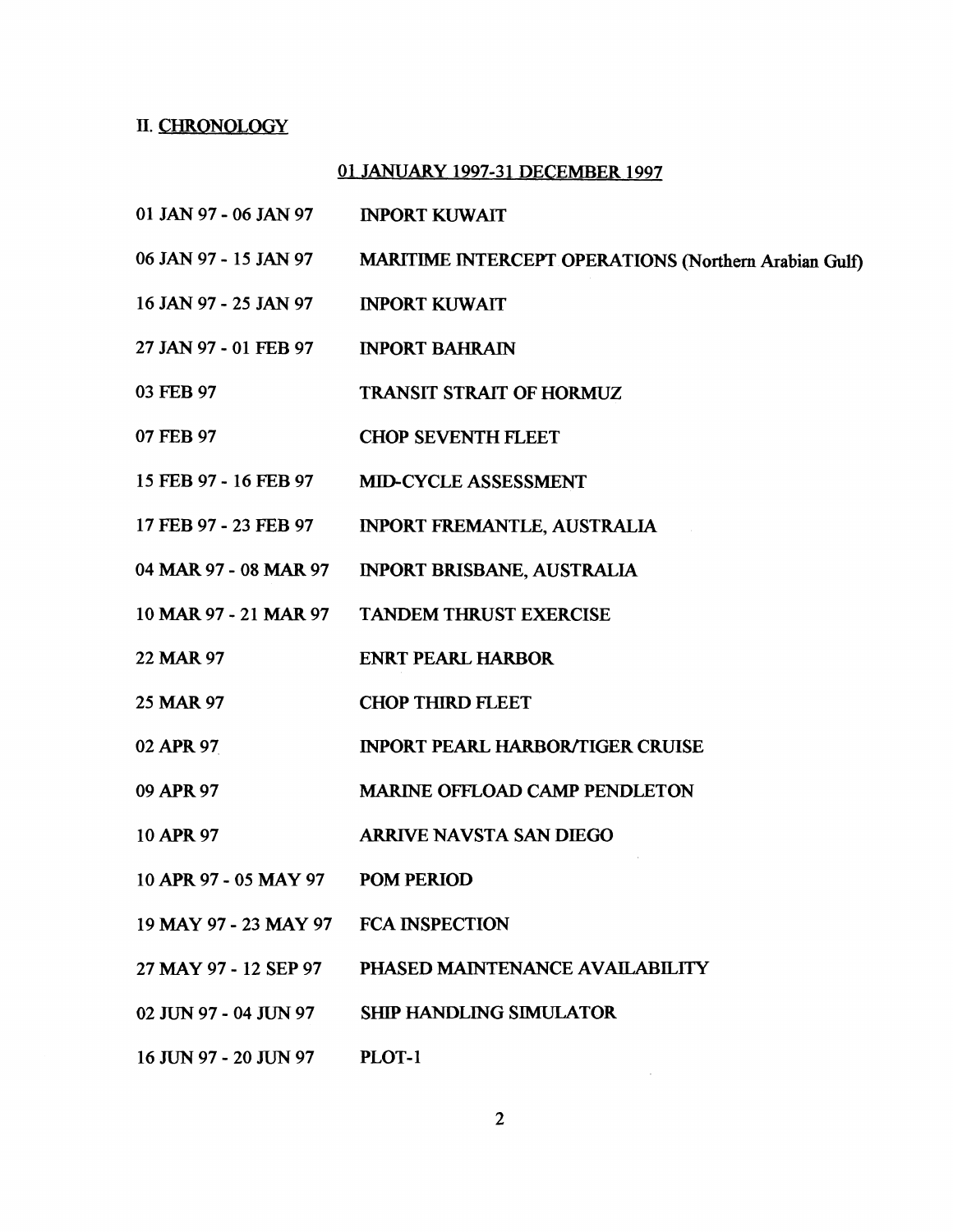| 17 JUN 97                                       | <b>NAVOSH INSPECTION</b>                        |
|-------------------------------------------------|-------------------------------------------------|
| 02 JUL 97 - 03 JUL 97                           | <b>SHIP HANDLING SIMULATOR</b>                  |
| 07 JUL 97 - 11 JUL 97                           | PLOT-2                                          |
| 14 JUL 97                                       | MSD SEWAGE SYSTEM CERTIFICATION INSPECTION      |
| 11 AUG 97 - 13 AUG 97                           | LOA                                             |
| 15 SEP 97 - 19 SEP 97                           | <b>LOGISTICS ADMINISTRATIVE TRAINING REVIEW</b> |
| 16 SEP 97 - 25 SEP 97                           | ON-LOAD AMMUNITION (NASNI)                      |
| 09 OCT 97 - 14 OCT 97                           | <b>FLEET WEEK (San Francisco)</b>               |
| 04 DEC 97 - 05 DEC 97,<br>08 DEC 97 - 10 DEC 97 | <b>CART II (INPORT)</b>                         |
| 13 DEC 97                                       | <b>CHANGE OF COMMAND CEREMONY</b>               |
| 16 DEC 97 - 31 DEC 97                           | <b>HOLIDAY LEAVE AND UPKEEP PERIOD</b>          |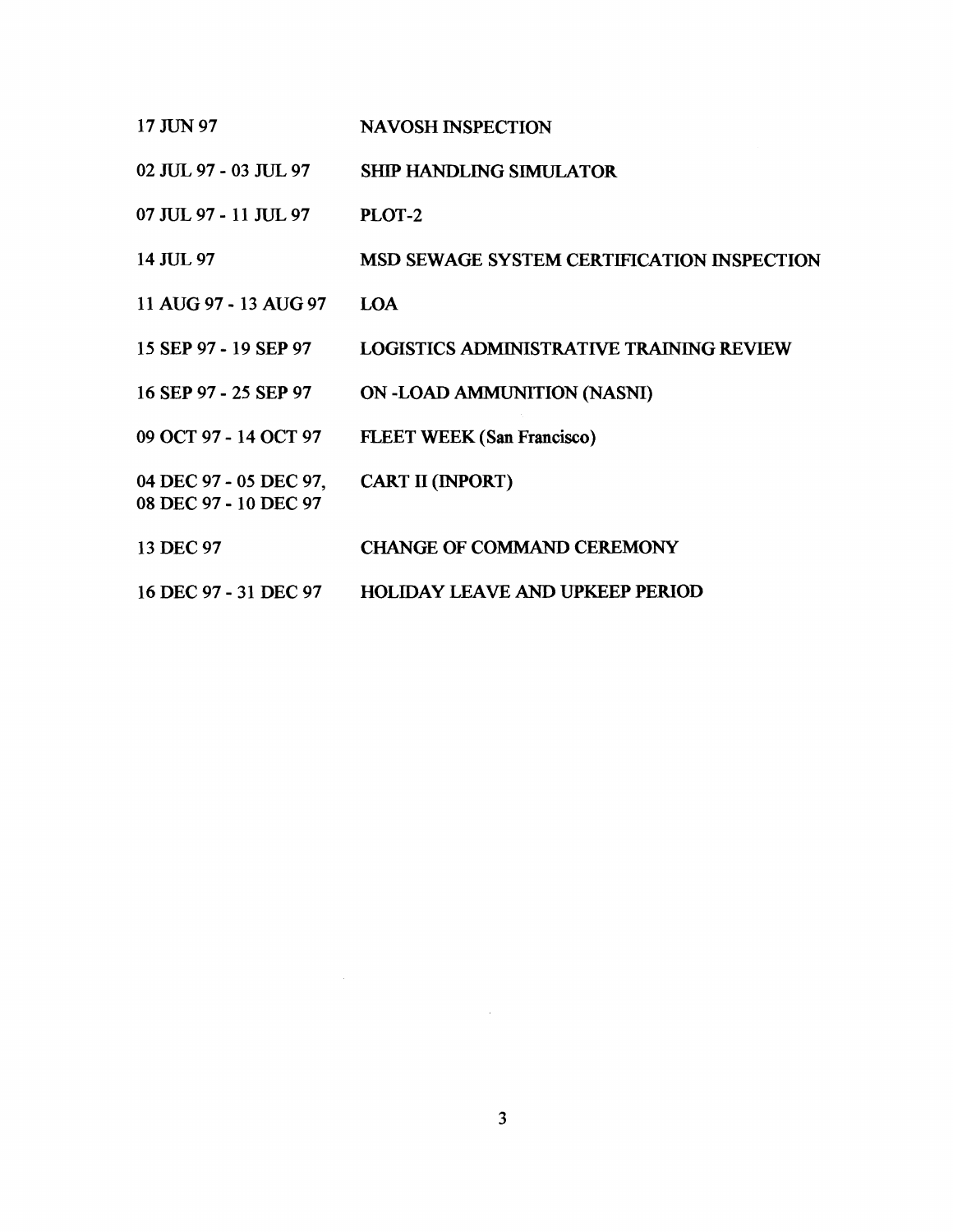## **III.** NARRATIVE

For USS HARPERS **FERRY** (LSD 49), 1997 was a year of change. The beginning of the year saw the ship nearing the halfway point of her first Western Pacific, Indian Ocean and Arabian Gulf deployment. After spending the fist week of the new year in port in Kuwait, HARPERS FERRY got underway on January 6, to take part in United Nations sanctioned Maritime Intercept Operations in the Northern Arabian **Gulf.** 

With the aid of Coast Guard specialists, HARPERS FERRY trained a Visit, Board, Search and Seizure team to carry out her end of the MIO Operations. The operations were designed to stop and search ships attempting to violate United Nations sanctions against Iraq by smuggling supplies such as oil, tires and dates into the country. During the operations, HARPERS FERRY stopped five vessels, twice preventing the illegal entry of oil into Iraq.

**On** January 16, HARPERS **FERRY** returned to Kuwait to retrieve the Marines and Sailors attached to the 1 lth Marine Expeditionary Unit ashore who were participating in Exercise Eager Mace. While ashore in Kuwait, liberty for HARPERS FERRY was severely restricted due to the constant threat of terrorist activity. After leaving Kuwait on January 25, however, the ship entered port in Bahrain two days later, where liberty was considerably more lenient and most of the crew were able to go ashore to watch the Super Bowl.

Bahrain was HARPERS FERRY's last stop in the Arabian Gulf. After leaving port on February 1, HARPERS **FERRY** was fiee to fhally begin to head towards home. The ship passed through the Strait of Hormuz on February 3, more than two months after first entering the Gulf. Four days later, on February 7, HARPERS FERRY chopped to Commander, 7th Fleet when she entered the **Jndian** Ocean.

Ahead for the well-traveled ship was the prospect of hierty in Australia, but first, a very important inspection had to be prepared for and conquered. **On** the 15th and 16th of February, the ship was examined for the Mid-Cycle Assessment, which tested primarily her engineering and damage control readiness. After scoring very well on this evaluation, HARPERS FERRY entered the small town of Fremantle, Australia, just south of **Perth,** the capital city of Western Austalia.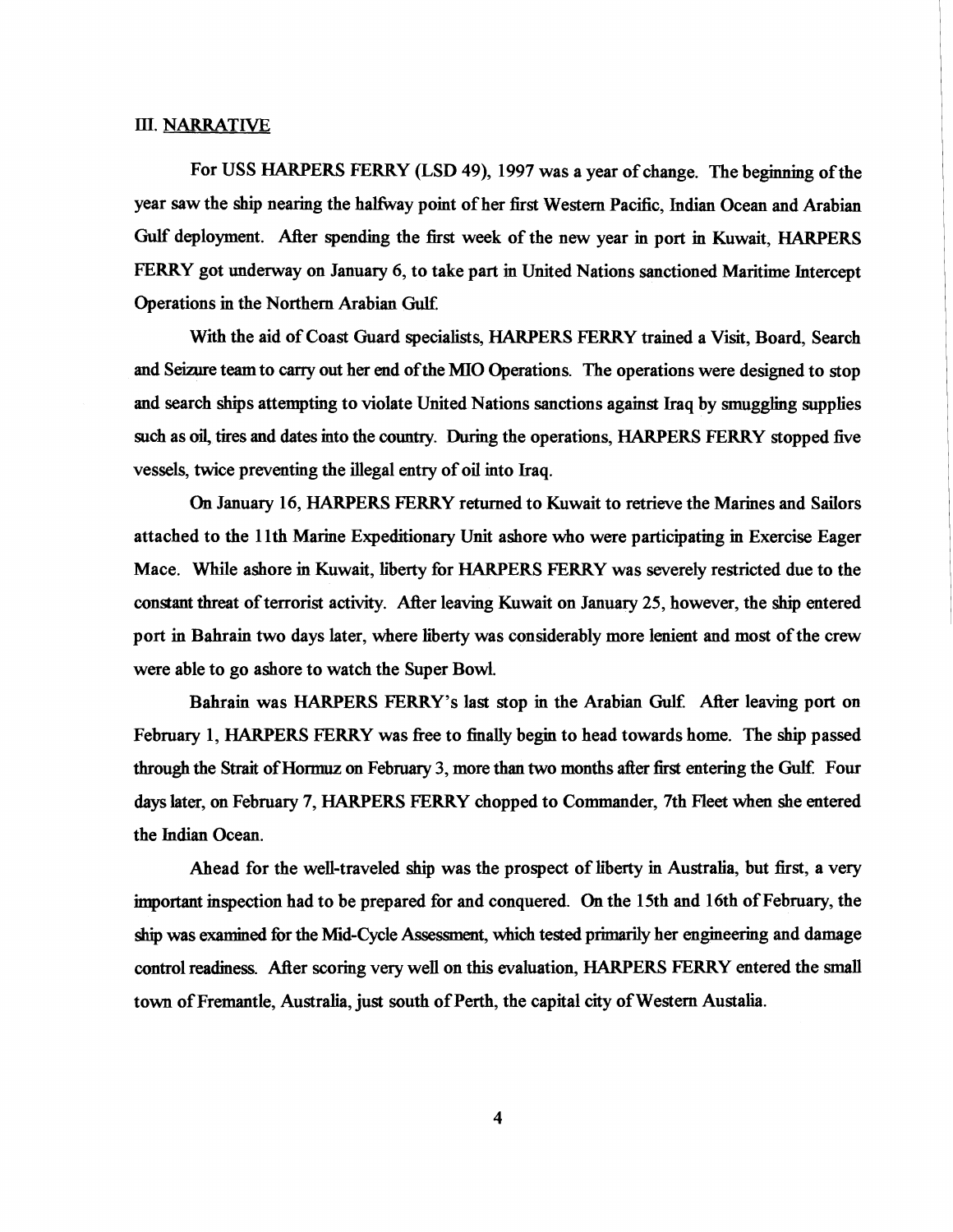After one week in Perth, the ship set out for Brisbane, a beautifid city on the country's Gold Coast, in Queensland, arriving there on March 4. HARPERS FERRY was originally scheduled for only five days in Brisbane, but her departure was delayed by Tropical Cyclone Justin, the worst stom to hit the East Coast of the country in over 50 years.

When HARPERS FERRY **finally** did put out to sea, on the morning of March 1 **1,** Justin had forced the bulk of the Australian and American forces scheduled to participate in Operation Tandem Thrust, a jomt, **combined** amphibious exercise, to remain in port. Eventually, some of the scheduled elements of the exercise were completed, but the weather had too great an effect for a true demonstration of HARPERS FERRY'S power. Before departing Shoalwater Bay, HARPERS FERRY received a special visit fiom the Chief of Naval Operations, Admiral Jay Johnson. During his visit, he spoke to the crew, presented awards and performed a reenlistment ceremony. On March 22, after more than five months at sea, HARPERS FERRY turned towards home.

After chopping back through to Commander 3rd Fleet control on March 25th, HARPERS FERRY arrived in Pearl Harbor on April 2. **On** that day, Secretary of the Navy Hon. John Dalton paid a visit to HARPERS FERRY, commending the ship's Captain and crew on a job well done on her first deployment. In Hawaii, she also picked up the friends and family members who had volunteered to be part of the ship's Tiger Cruise, which is a program which allows fathers, sons, brothers and male friends to ride with their sponsor's **ship** fiom Hawaii to San Diego.

**On** the morning of **April** 9, the ship offloaded her Marines and their equipment on the shores of Camp Pendleton. And the next morning, April 10, after six months away, HARPERS FERRY moored at Pier Six at Naval Station, San Diego, to a barrage of local reporters and joyous family members.

The month following the end of deployment was a relaxed one for the crew. Following the leave period granted to HARPERS FERRY, the ship's first task was to off-load her ammunition, which she completed on May 12 and May 13. One week later, HARPERS FERRY began her FCA Inspection, which lasted fiom May 19 through May 23. Upon passing this examination, on May 27, HARPERS FERRY sailed to Pier 9, to begin an extensive Phased Maintenance Availability (PMA) period in the Naval Station yards.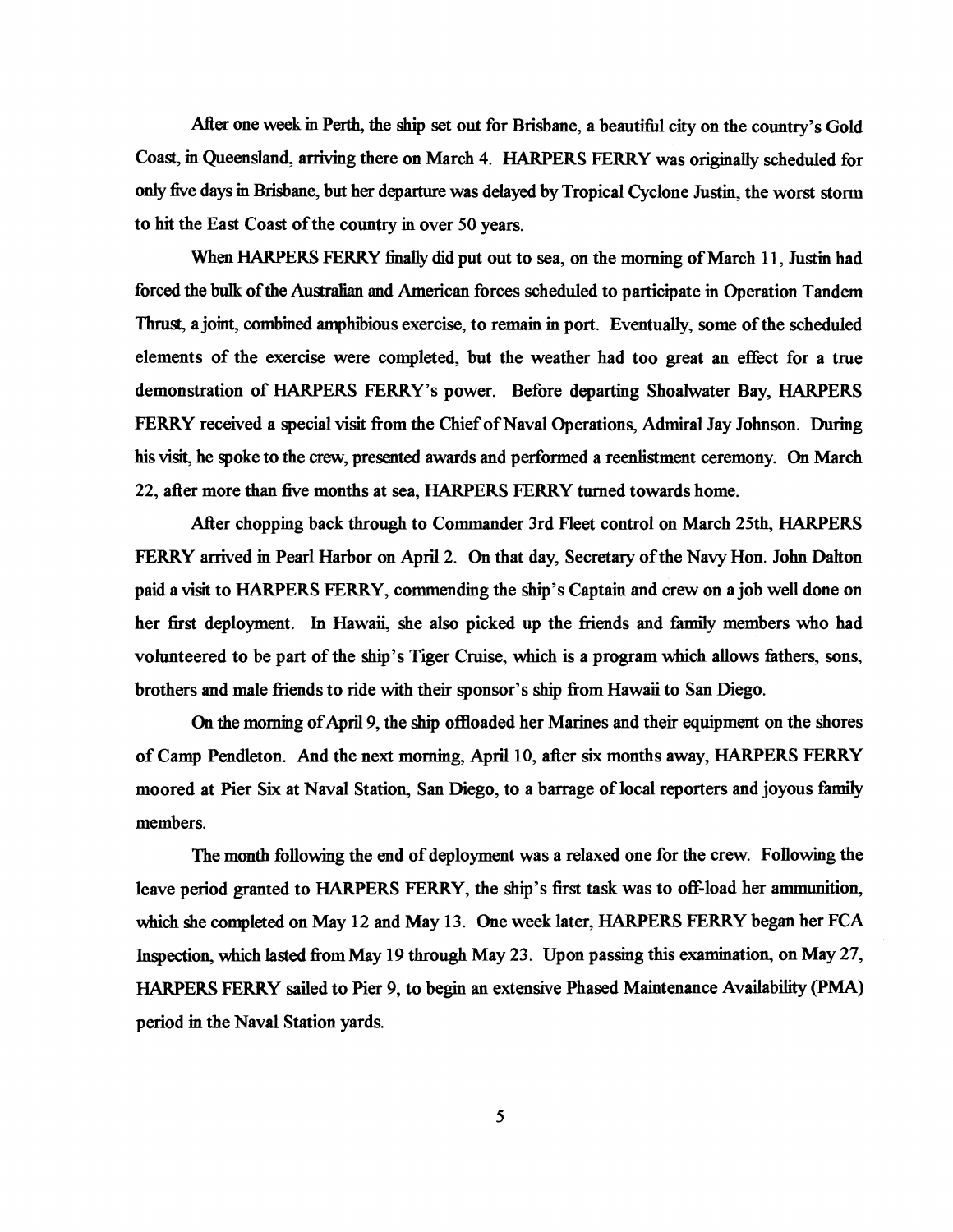During PMA, HARPERS FERRY had one of the most advanced weapons systems **m** the world **installed.** Called the Rolling Air-Frame Missile/Ship's Self-Defense System (RAMISSDS), the system is almost brand new, and in fact, HARPERS FERRY became the first ship on the West Coast and only the third ship in the Navy to receive RAM/SSDS.

While **m** the yards, HARPERS FERRY still had several important inspections and reviews to pass. From June *2* through June 4 and July 2nd and 3rd, HARPERS FERRY went through the **shrp**  handling simulator. From June 16 to June 20 the ship contended with Pre-Light Off Training One (PLOT I) and, fiom July 7 through *Jdy* 1 1, PreLight Off Training Two (PLOT **II).** On June 17 the ship passed her NAVOSH Inspection and on July 14, aced her MSD Sewage System Certification Inspection.

One of the most important inspections happened between the 1 lth and 13th of August, the Light-Off Assessment (LOA), which tested HARPERS FERRY'S damage control and engineering plant status. HARPERS FERRY scored a satisfactory on this inspection, which was outstanding considering the extremely diflicdt nature of LOA. Also, fiom September 15 through 19, the ship conducted the Logistics Administrative Training Review.

The ship's PMA ended on October 1 and HARPERS FERRY returned to Pier Six. On October 7, she was underway again, this time bound north for San Francisco, where she would serve as the hgship during the city's annual Fleet Week celebration. Dwing the ceremonies, HARPERS FERRY hosted San Francisco Mayor, Hon. Willie Brown and various other dignitaries for a parade of ships entering San Francisco Bay and an aerial show by the renowned Blue Angels.

On *26* October, HARPERS FERRY hosted Rear Admiral Remp, Commander, Theater Air Defense, for an operational demonstration of the SSDS System

HARPERS FERRY's attention shifted to the extremely important Command Assessment of Readiness and Training Two (CART **11)** inspection, which ran fiom December 1 through December 5. The ship scored well **m** all areas of this inspection, which not only spoke well for her crew, but also provided one **ha1** feather in the vaunted cap of her Captain, CDR Sam J. Tangredi.

For one week later, on December 13, CDR **Tangredi** passed **command** of HARPERS FERRY to CDR **Randy** W. **Clark,** of **Birmingham,** Alabama, and moved on to take duty as the Director of the